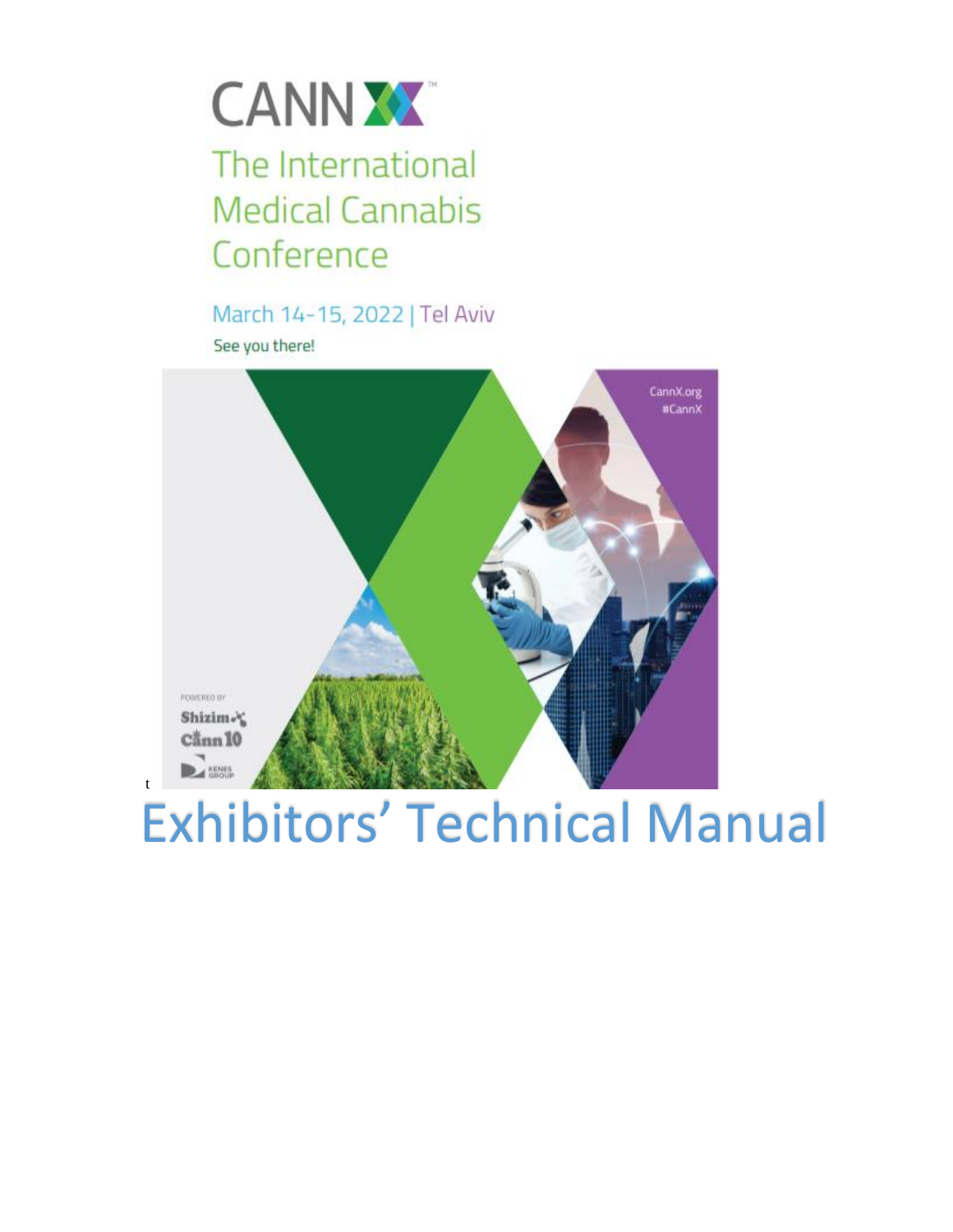

#### **Section 1: General Information**

#### **Congress Dates**

Monday, 14 March until Tuesday, 15 March 2022.

# **Conference Secretariat**

**Kenes Group** Rue François-Versonnex 7 1207 Geneva, Switzerland Tel: +41 22 908 0488

#### **Exhibition Manager**

**Mrs. Hanna Safier** Tel: +972 54 678 7820 Email: [hsafier@kenes.com](mailto:hsafier@kenes.com)

#### **Project Manager**

**Dana Izraeli** Tel: +972 52 845 6470 E-mail: [dizraeli@kenes.com](mailto:dizraeli@kenes.com)

# **Registration & Hotel Accommodation**

**Shirley Milner** Tel: +972 3 9777 500 Ext. 815 E-mail: reg\_cannx22@kenes.com

#### **Sponsorship and Exhibition Sales Contact**

**Judit Gondor – Industry Liaison & Sales** Tel: +972 3 9777 500 Ext 531 E-mail: [jgondor@kenes.com](https://telaviv.cannx.org/online-prospectus/jgondor@kenes.com)

#### **Venue**

**Expo Tel Aviv International Convention Center** Rokach Blvd 101 Tel Aviv-Yafo, Israel <https://expotelaviv.co.il/en/>

#### **Website**

For updated information regarding the Conference, please visit the website: https://telaviv.cannx.org/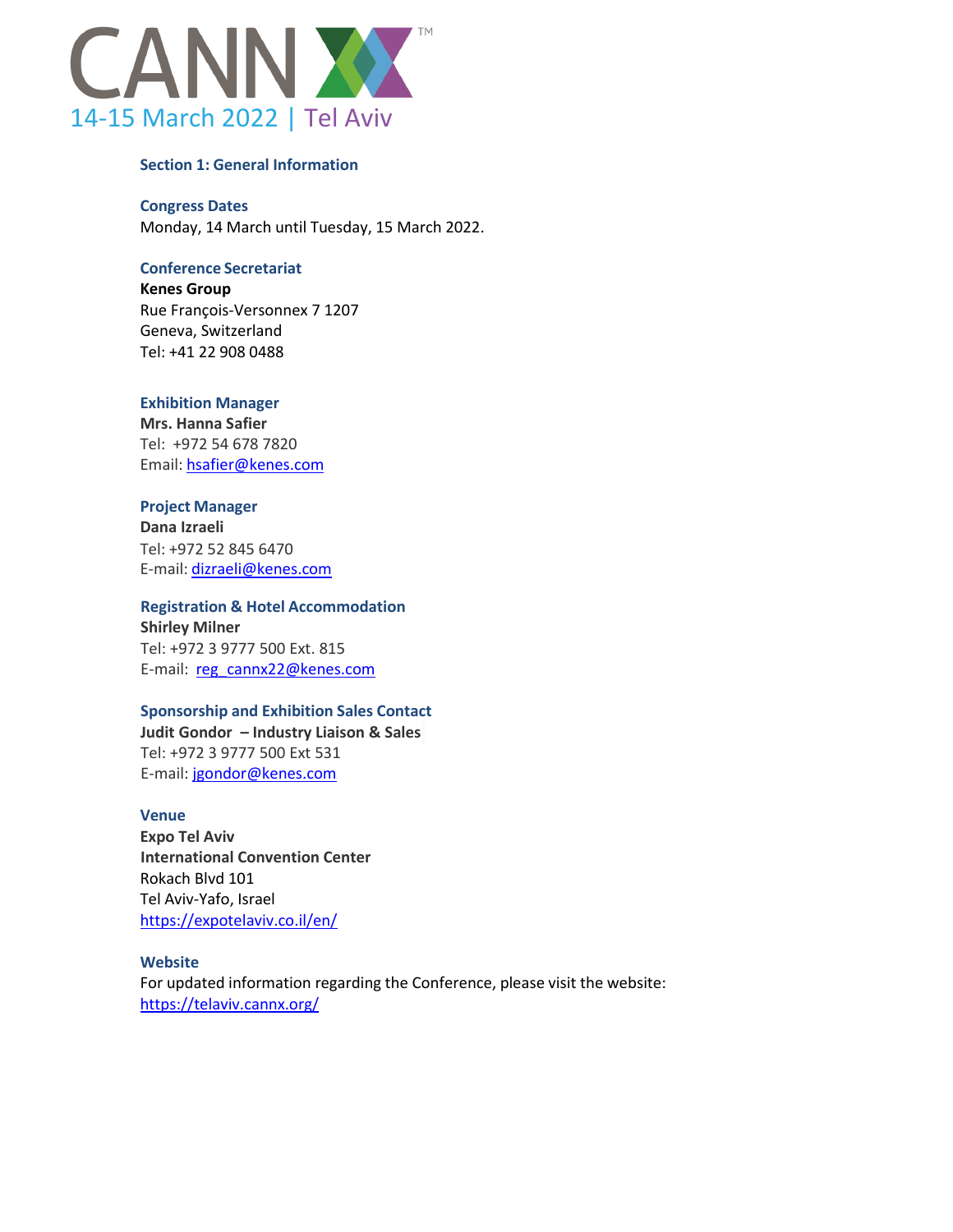

# **Exhibition Related Table**

| <b>Action Item</b>                                               | <b>Deadline</b>     | <b>Contact Person</b>                                 |
|------------------------------------------------------------------|---------------------|-------------------------------------------------------|
| <b>Hotel Reservation for Staff</b>                               | As soon as possible |                                                       |
| Company profile                                                  | As soon as possible |                                                       |
| <b>Designed Stand Approval</b>                                   | Tuesday, 1 March    | <b>Hanna Safier</b><br>hsafier@kenes.com              |
| <b>Text for Fascia</b><br>(Shell Scheme stands only)             | Tuesday, 1 March    | Via Kenes Exhibitor's Portal                          |
| <b>Lead Retrieval Wireless Barcode</b><br>Reader                 | 6 August, 2022      | https://exhibitorportal.kenes.com                     |
| <b>Badge Order</b><br>Available only after submitting            | 6 August, 2022      |                                                       |
| company profile                                                  |                     |                                                       |
| Electricity                                                      | Monday, 28 February | Sukonik Ltd, Israel                                   |
| <b>Furniture Rental</b>                                          | Monday, 28 February | Contact: Avi Sukonik                                  |
|                                                                  |                     | Mobile: +972-50-2051060<br>Tel: +972-3-6830044        |
| Carpet                                                           | Monday, 28 February | Fax: +972-3-5186554                                   |
| <b>Shell Scheme Extras</b>                                       |                     | Email: office@sukonik.net                             |
|                                                                  | Monday, 28 February | Catalog and order form: https://telaviv.cannx.org/wp- |
| Graphics/Signage                                                 | Monday, 28 February | content/uploads/sites/141/2022/01/CANNX22 Sukoni      |
|                                                                  |                     | k Services.pdf                                        |
|                                                                  |                     |                                                       |
| <b>Audio Visual Equipment</b>                                    | Monday, 28 February | main@ultrarent.co.il                                  |
| (Screens, Laptop, Desktop)                                       |                     |                                                       |
| <b>Stand Cleaning</b>                                            | Monday, 28 February | hsafier@kenes.com                                     |
|                                                                  |                     |                                                       |
| <b>Delivery</b>                                                  |                     |                                                       |
| Door to Door Shipments                                           | Please contact      | Irit Sofer                                            |
| Shipment via Tel Aviv Warehouse                                  | Merkur Expo         | Irit.sofer@merkur-expo.com                            |
| <b>Exhibition goods - Direct Deliveries</b><br>to Congress Venue |                     |                                                       |
|                                                                  |                     |                                                       |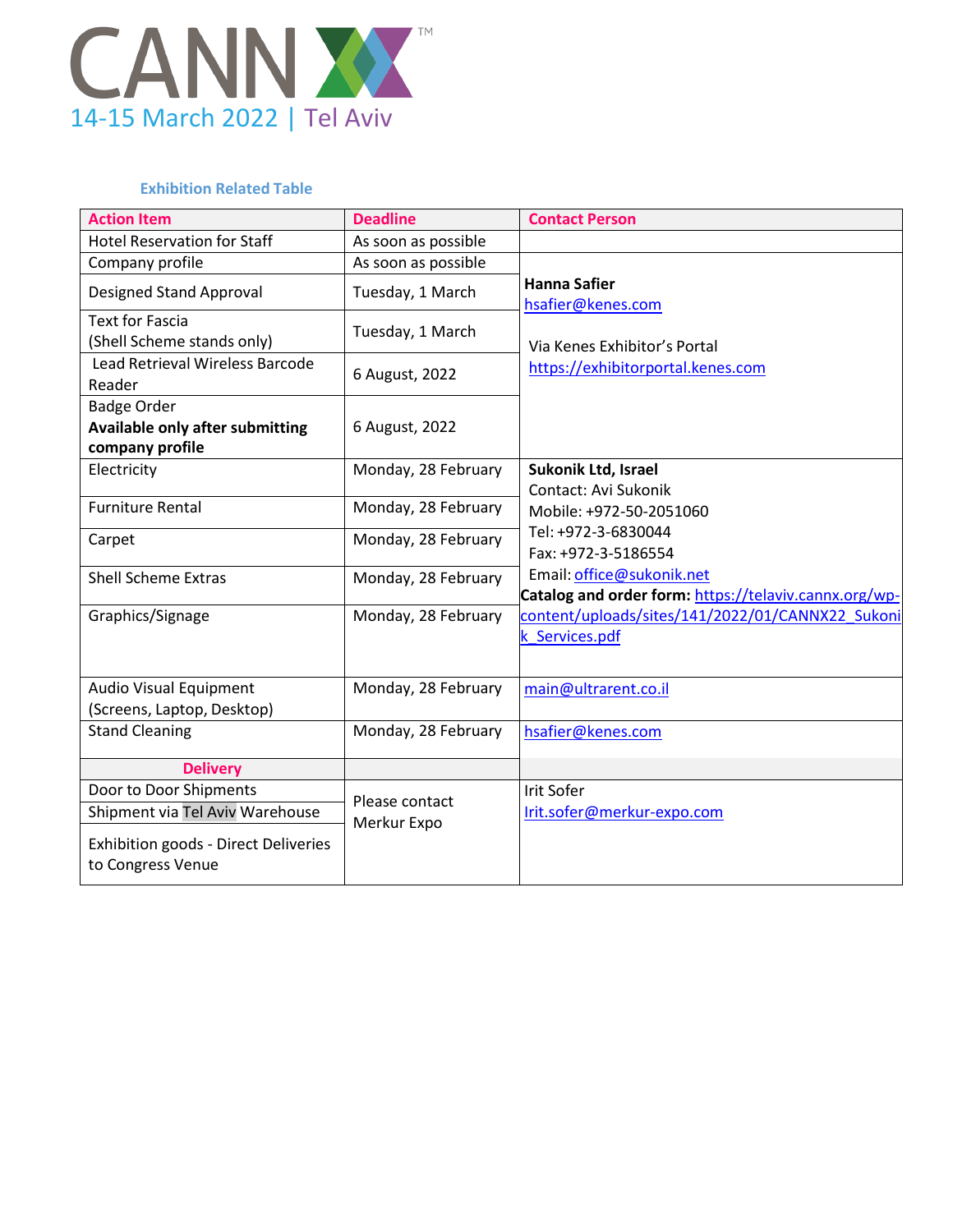

# **Exhibition Timetable at a Glance (subject to change)**

| Set up                               |             |  |
|--------------------------------------|-------------|--|
| Sunday, March 13                     | 10:00-20:00 |  |
| For Space only                       |             |  |
| Sunday, March 13                     | 14:00-20:00 |  |
| For shell scheme and start up booths |             |  |
|                                      |             |  |
| <b>Exhibition hours</b>              |             |  |
| Monday, March 14                     | 08:30-18:30 |  |
| Tuesday, March 15                    | 08:00-16:30 |  |
| <b>Breakdown/Dismantling</b>         |             |  |
| Tuesday, March 15                    | 16:30-23:00 |  |

#### **PLEASE NOTE:**

- $\blacktriangleright$  Empty crates and packaging material must be removed after set-up and no later than Sunday, March 13, 20:00
- $\triangleright$  All aisles must be clear of exhibits and packaging materials to enable cleaning.
- $\triangleright$  Any equipment, display aid or other material left behind after Tuesday, March 15, 23:00 will be considered discarded and abandoned. Any charges incurred for waste removal will besent to the exhibitor.

**Dismantling of the stands before the official hour is not permitted. All exhibitors should be in their booth 30 minutes before the official opening hour.**

#### **Off Exhibition Information**

Please note that the posters are displayed in the Exhibition Hall.

#### **Please note:**

It is the exhibitor's responsibility to dispose all materials after dismantling. Any charges incurred for waste removal will be sent to the exhibitor.

#### **Welcome Reception**

You are cordially invited to the Welcome Reception which will be held in the Exhibition Hall on Monday, 14 March from 17:30.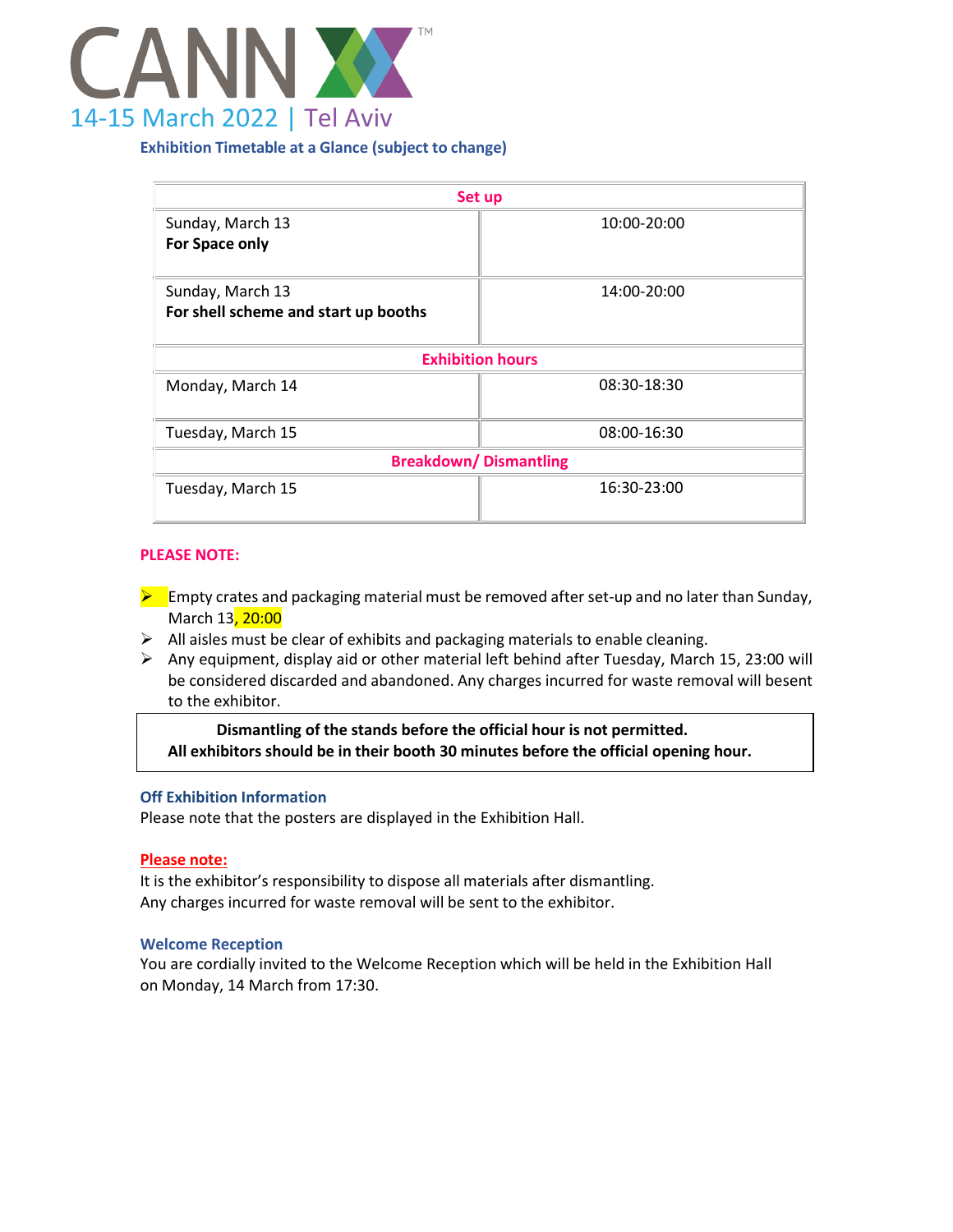

# Exhibition Floor Plan & List of Exhibitors

The floor plan has been designed to maximize the exhibitor's exposure to the delegates. For most updated floor plan and exhibitor list, please [click here.](https://apps.kenes.com/floorplan/#/congress/CannX22)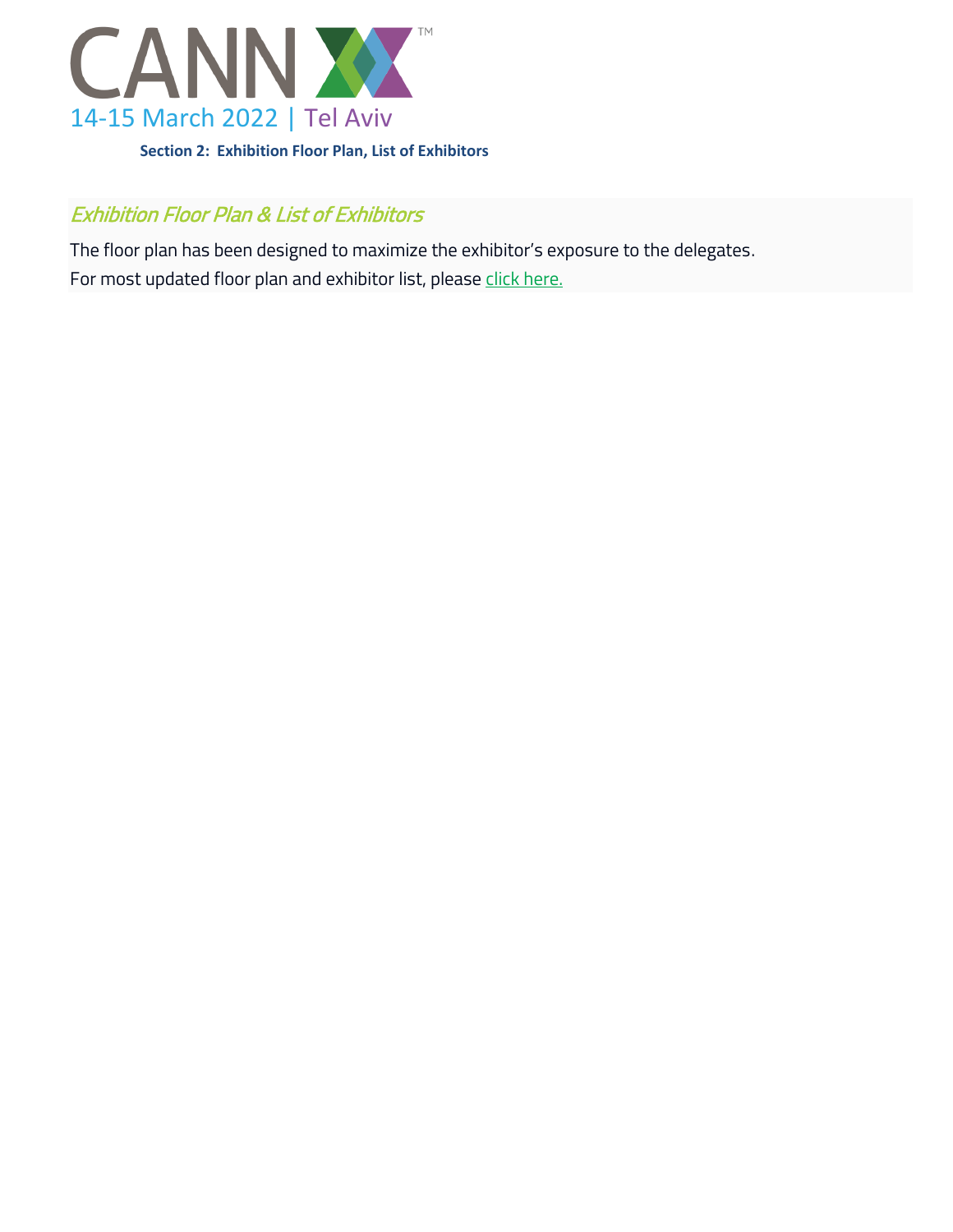

# **Section 3: Exhibition Services**

# **Exhibitor Badges**

All exhibitors are required to be registered and will receive a badge displaying the exhibiting company name. Individual participant names will not appear on badges in order that they may be used interchangeably between staff members.

Exhibitor badges will be given as per your contract.

Two exhibitor badges will be given for the first 9 sqm booked and 1 additional badge for each 9 sqm after.

Any additional exhibitor's badges will be charged an exhibitor registration fee of **USD 110** each for pre-advanced orders.

Companies can purchase a maximum number of exhibitor registrations as follows:

- $\checkmark$  Stands of up to 60sqm 15 exhibitor registrations
- $\checkmark$  Stands larger than 60sqm 25 exhibitor registrations

The Exhibitors badges allow access to the exhibition area, refreshments, and Happy Hour.

Additional Exhibitor badges can be ordered online via the Exhibitor's Portal: [https://exhibitorportal.kenes.com](https://exhibitorportal.kenes.com/)

Please make sure that your Company Profile has been submitted **before** placing an order

#### **Deadline: Tuesday, 1 March 2022**

Each exhibitor will be contacted with login details to access the Exhibitor's Portal.

All personnel are required to wear badges to access the Exhibition. Company representatives not wearing their badges will not be allowed to accessthe Exhibition. Company name badges are for the use of company personnel for stand manning purposes and should not be used by companies to bring visitors to the Exhibition. Exhibitor badges will not be mailed in advance and may be collected from the onsite registration desk.

#### **Access to the Exhibition Hall during Set-up and Dismantling Times**

Stand contractors and staff must wear service passes during the entire set-up and dismantling period. Service Passes are free of charge and may be collected from the Exhibition Manager Desk on-site.

# **On Site Exhibition Manager Desk**

The Exhibition Manager Desk will be open throughout the Exhibition set-up, opening and dismantling period. The desk will be located within the Exhibition area.

# **Prior to this time, if you have any queriesregarding your participation at CANNX Conference** please **feel free to contact the** Exhibition Manager**:**

#### **Hanna Safier**

E: [hsafier@kenes.com](mailto:hsafier@kenes.com) | M: +972 54 6787820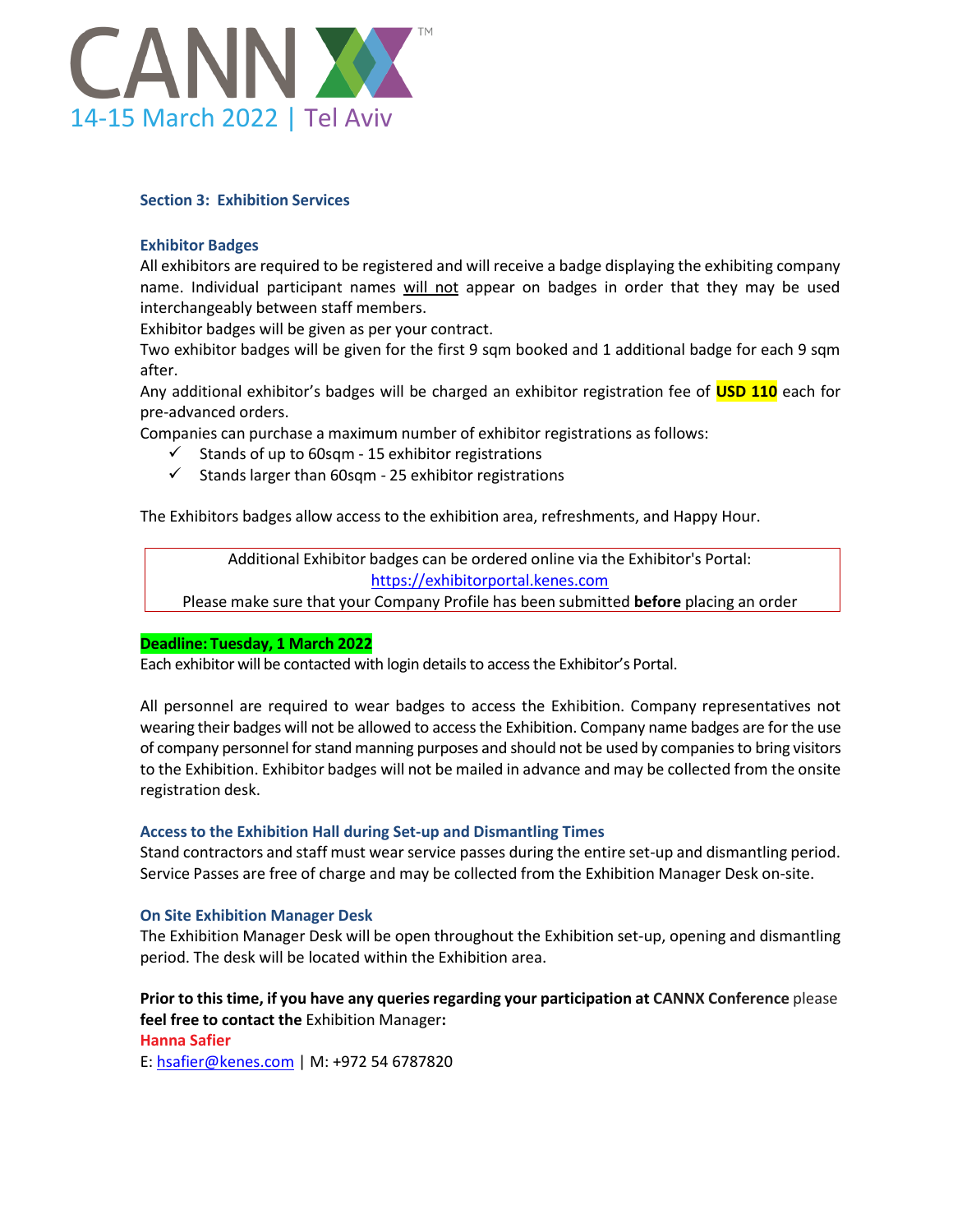

# **Lead Retrieval Application**

Lead Retrieval Application is a helpful tool for receiving contact information about participants who visit your booth or attend your symposium.

**Lead Retrieval App (no device is included).**



**The Application should be installed on your company/personal device. The advantages of the new application:**

- Effortless process using registration badge barcode.
- Ability to insert exhibitor's comments for each lead.
- Immediate information retrieval online.
- Application is available for download from Apple store or Google play: "Kenes K-Lead App".
- Cost per unit **USD 400**

#### **Please Note:**

Barcodes on participants' badges contain contact information assupplied by the registrant or the agency responsible for the registration process of that participant. We regret that in some cases, as when group registration is completed by a company, we may not be in possession of the full contact details. In addition, please note that neither Kenes International nor the Organising Committee is responsible for the content of the information.

Furthermore, in some cases, the participant does not give his\her permission to transfer his\her contact details to any other party.

Therefore, although he\she visited your booth and was scanned by your barcode reader, we are unable to forward you his\her contact details.

# **Data Protection Information included for our registrants**

In light of the new data protection regulation recently enacted in Europe, Kenes Group has updated its privacy policy.

Kenes will not share your personal data with third parties without your consent.

Please note that similarly to sharing a business card, presenting your delegate badge for scanning at exhibition booths or industry symposia constitutes an expression of consent to share your personal details with the company that is scanning your badge so that it may contact you in the future.

# You can submit your order through the **Kenes Exhibitor's Portal**.

# **[https://exhibitorportal.kenes.com](https://exhibitorportal.kenes.com/)**

The Exhibition Manager will contact you with the link to the Exhibitor's Portal, including your personal login details.

**Deadline: Tuesday, 1 March 2022**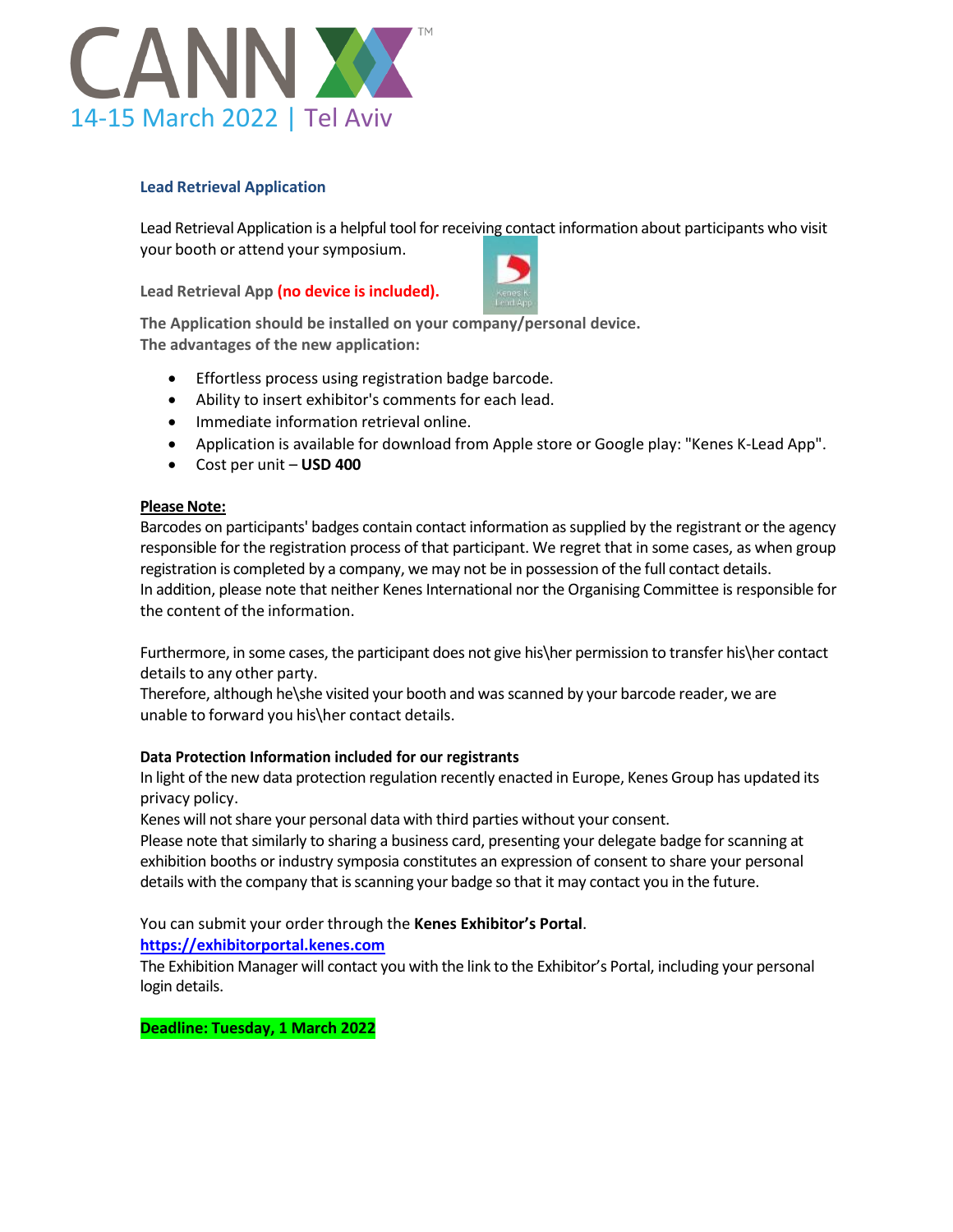

#### **Section 4: Technical Information**

# **Stands Design ( Space Only )**

Exhibitors who build their own stands are required to submit a scale drawing of their booth, including elevation view and dimensions**.**

1. A scaled drawing (scaled 1:200 DWG), including elevation views of the proposed stand to be built.

- 2. A list of all Electrical appliances to be installed in the stand.
- 3. The name and contact details of their construction company.
- 4. **Engineer approval**

**Each exhibiting company should submit the name and details oftheir construction company.**

You can submit your order through the **Kenes Exhibitor's Portal**. **[https://exhibitorportal.kenes.com](https://exhibitorportal.kenes.com/)**

The Exhibition Manager will contact you with the link to the Exhibitor's Portal, including your personal login details.

#### **Deadline: Tuesday, 1 March 2022**

All exhibits are to be displayed to avoid blocking aisles, obstructing adjoining booths, or damaging the premises. Exhibitors are kindly requested to allow sufficient see-through areas that ensure clear views of surrounding exhibits.

The Organisers will not approve stands that do not comply with the accepted standards until the necessary changes have been made.

# **Work cannot commence until the exhibitor layout is approved by the Organizers.**

Multi-level structures are not permitted.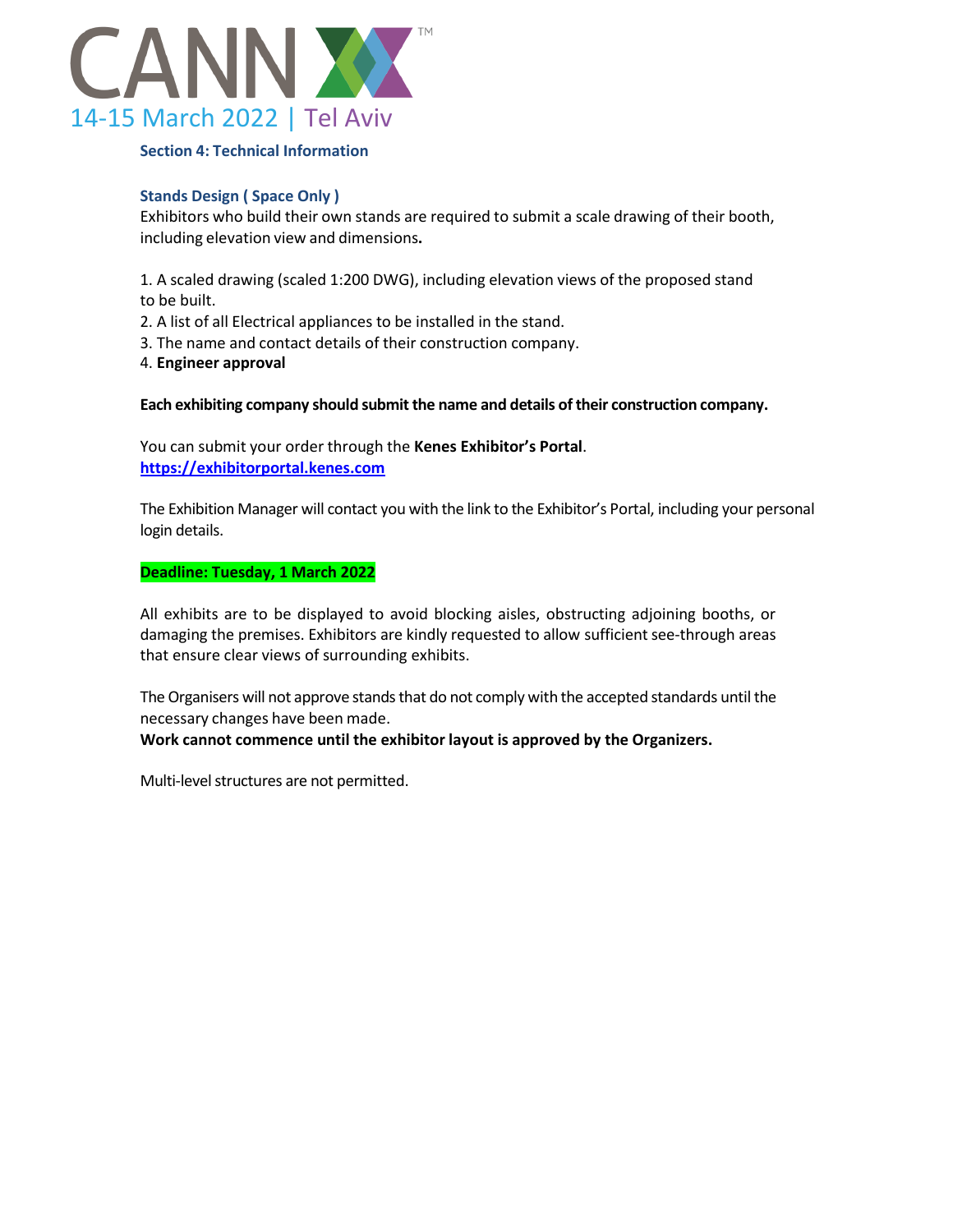

# **Shell Schemesthat have been pre-booked with Kenesinclude:**

- Standard shell scheme system: Panel dimension: 100 X 250cm
- Fascia including standard lettering
- $\bullet$  Carpet (light grey)
- 1 Syme System counter + 2 white plastic chairs
- Single phase power socket 1KW
- 2 spotlights

# \*Branding Areas Panels: **97.5cm x 235.5cm high**







**For illustrative purposes only**

# Please note:

- Corner stands are provided with two open sides
- Stand Cleaning is not included

# **Fascia Sign**

\*7 characters, including spaces, may be written on yourfascia for everyone meter of fascia length. Please submit your fascia order **Tuesday, 1 March, 2022.** If text for your fascia is not received by this date, we will provide you with a fascia title as per your application form.

Please submit your order through the **Kenes Exhibitor's Portal**. **[https://exhibitorportal.kenes.com](https://exhibitorportal.kenes.com/)**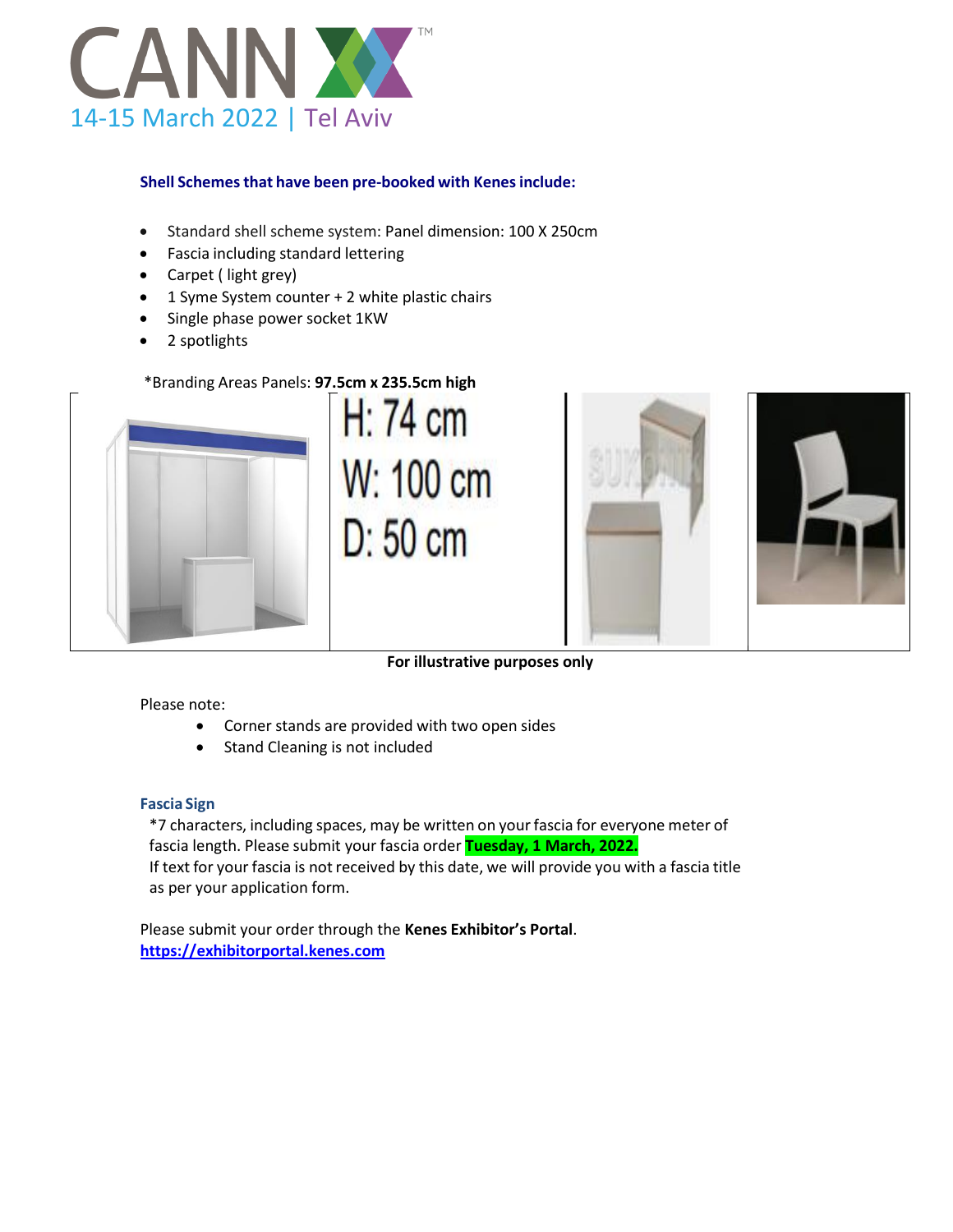

**Startup Package Startup Stand 2x2 which have been pre-booked with Kenes includes the following:** • 2.4m high, white infill counter

- 2 high stools
- Electrical socket

**If you wish to upgrade your sign to your own graphics, you are welcome to do so with the builder directly: Sukonik Ltd, Israel** Contact: Avi sukonik Mobile: +972-50-2051060 Tel: +972-3-6830044 Fax: +972-3-5186554 Email: [office@sukonik.net](mailto:office@sukonik.net)



# **Deadline: Tuesday, 1 March, 2022**

#### **Build-Up Height**

**The maximum building height** for the top of all elements in the booths is **total of 4 meters**

**Any part facing neighboring stands with mutual walls that needs to be designed with neutral surfaces (white).**

Exhibitors who will have stands higher than the maximum permitted height will not be allowed to set-up their stands.

Please note that if your booth has a platform higher than 4.5 cm, you are required to provide a ramp for handicapped access.

**Ceiling and Ceiling Hangings**

Ceiling Rigging is not permitted.

#### **Electricity and Electrical Installations**

According to the regulations, the electrical installations for the exhibition will only be connected to the power supply after being checked and approved by the official contractor.

Only the official contractor is authorized to provide the electrical switchboard for the power points. Thus, every exhibitor should order an electrical switchboard from the official contractor and to pay for the electrical consumption according to his power needs.

If you require electricity for your stand, please refer to the order forms or contact Sukonik.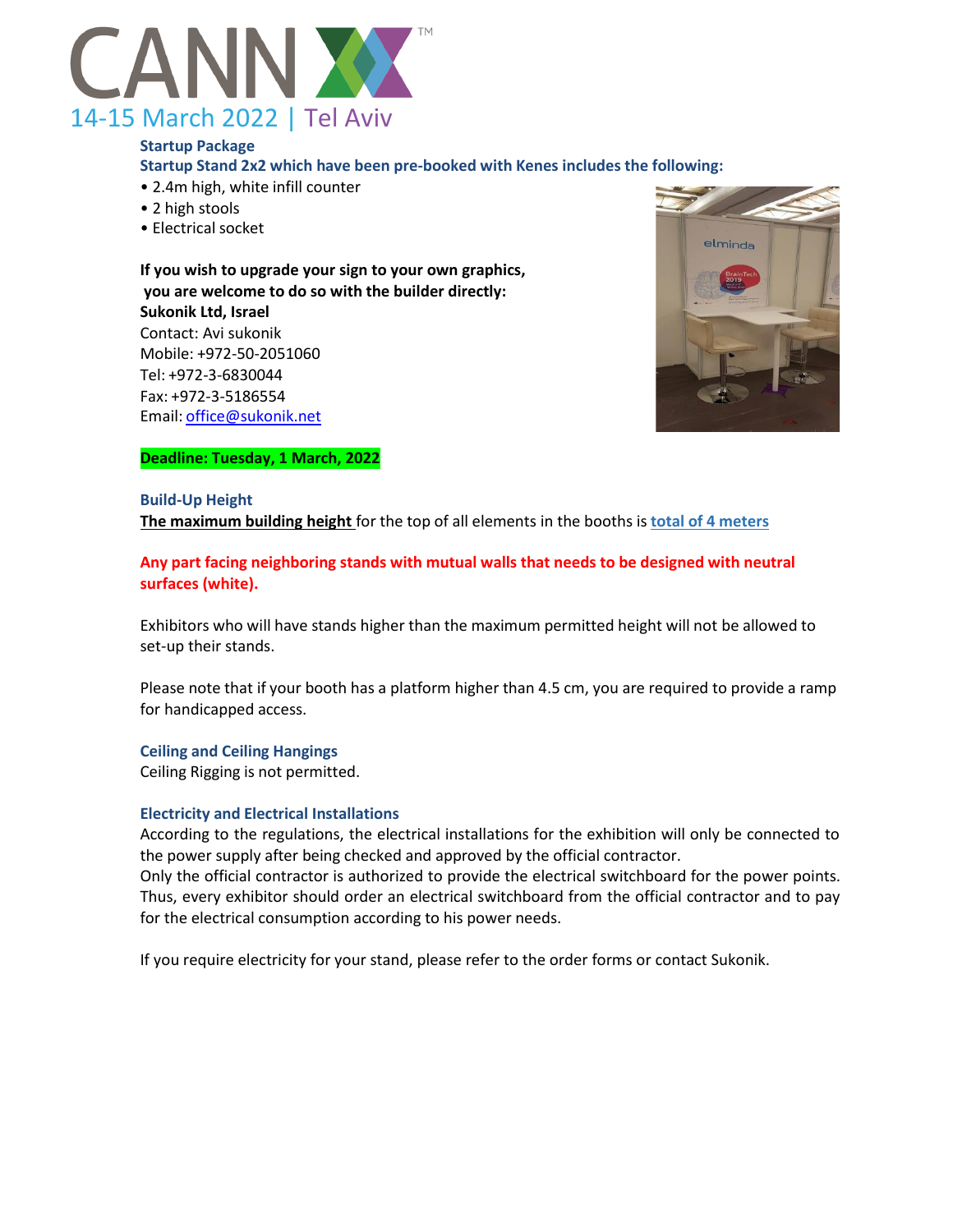

#### **Exhibition Area**

The Exhibition is being held in Pavilion 10 at EXPO Tel Aviv.

#### **Floor**

**Floor finish:** Industrial cement **Maximum floor load:** 1000 per sqm

#### **Wi-Fi & Wired Internet**

A free Wi-Fi access will be provided to all visitors, suitable for basic web browsing. However, this is a public connection and is unsuitable if you will have any internet-based feature such as connecting to a server.

Should you require an internet connection for any product demonstrations on your exhibition stand, we recommend ordering a wireless or wired connection, at an extra cost, to guarantee a high-quality service inclusive of technical support.

Private Wi-Fi networking in your booth is not allowed.

For additional information, please contact the Exhibition Manager.

#### **Security**

Neither the organizers nor the venue can accept responsibility for security of the stands and their contents or damage to and theft of any goods. Exhibitors are responsible for the security of their stand and equipment.

#### **For support please contact:**

Mrs. Hanna Safier Tel: +972 54 678 7820 Email: [hsafier@kenes.com](mailto:hsafier@kenes.com)

#### **Stand Cleaning**

The Organizers will arrange for general cleaning of the Exhibition premises (excluding exhibits and displays) prior to the opening of Exhibition and daily prior to opening thereafter.

# **For support please contact:**

Mrs. Hanna Safier Tel: +972 54 678 7820 Email: [hsafier@kenes.com](mailto:hsafier@kenes.com)

#### **Waste Removal**

Exhibitors are responsible for the removal of all refuse/waste from the Exhibition area. Any discarded waste, including promotional material, left behind will be removed by the organizers at the expense of the exhibitor concerned.

#### **Parking**

Expo Tel Aviv includes approximately 2,500 parking spaces, located within the Convention Center area, the Sports Arena parking lot and the nearby train station parking lot. Additional parking (2,000 spaces) is available at the nearby Ganey Yehoshua parking lot.

#### **Accommodation**

Special hotel rates are available to the conference participants. Please book online: <https://hotels.kenes.com/congress/CANNX22>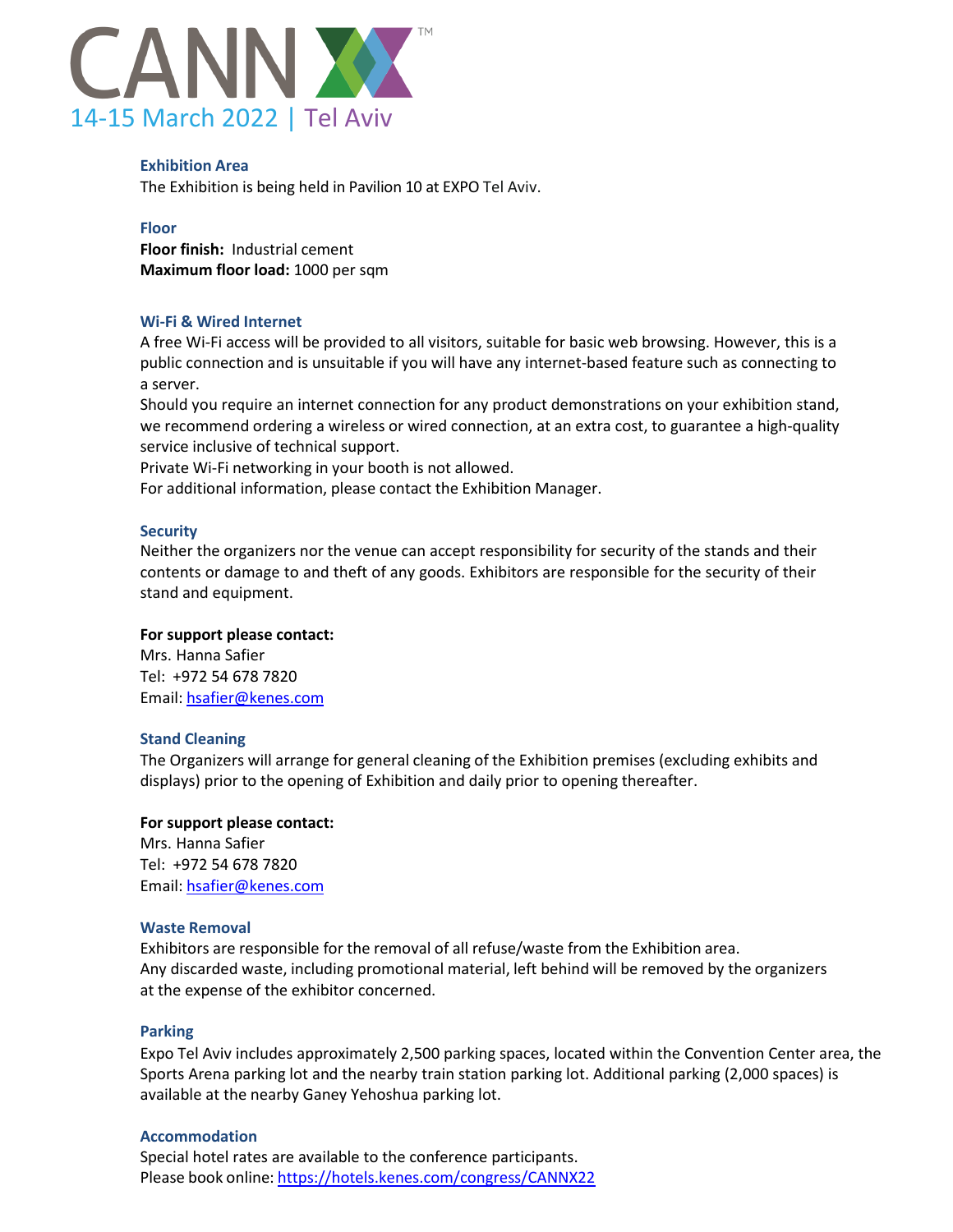

# **Rules and Regulations** -*Binding for all exhibitors and their subcontractors*

# **Children/Animals**

No person under the age of 16 years can be admitted to the Exhibition, either during Build-Up, Open Days or Breakdown. This rule also applies to Exhibitors' children and must be rigidly enforced to comply with the safety regulations of the exhibition. It is also not permitted to bring animals into Venue

# **Build-Up & Dismantling Period**

During the period of build-up and dismantling, it is prohibited to consume alcoholic beverages in the working area as well as to perform work under the influence of alcohol and drugs. The Exhibitors and contractors are required to wear the necessary personal protective equipment such as safety footwear, protective helmets, eye protection, and hand protection required by the specific work activity.

# **Damage to the Building**

Exhibitors are liable for all damage caused to floors, walls, and pillars during the installation, Exhibition, and dismantling periods. No adhesive stickers and fixtures of any kind are allowed on floors, walls, and pillars.

# **Disposal of Material**

It is obligatory to collect and dispose of all material during the build-up or dismantling of the event. When the dismantling period is over, the exhibitor loses any right to claim losses or damage to property left behind. Any costs incurred by the venue in removing this property will be charged to the exhibitor.

# **Fire Regulations**

Stand material and fittings must be non-flammable or impregnated with fire-retardant chemicals. As a general rule, easily inflammable synthetic substances, foam polyester, and no fireproof straw and reeds are prohibited.

# **Fire Insurance (compulsory)**

Exhibitors must be insured against fire.

# **Hanging of Posters, Banners etc.**

Hanging of posters, banners or decals, stickers or similar items, on the walls, floors, ceilings, or pillars within or outside the installations of the venue are not allowed without a prior written authorization.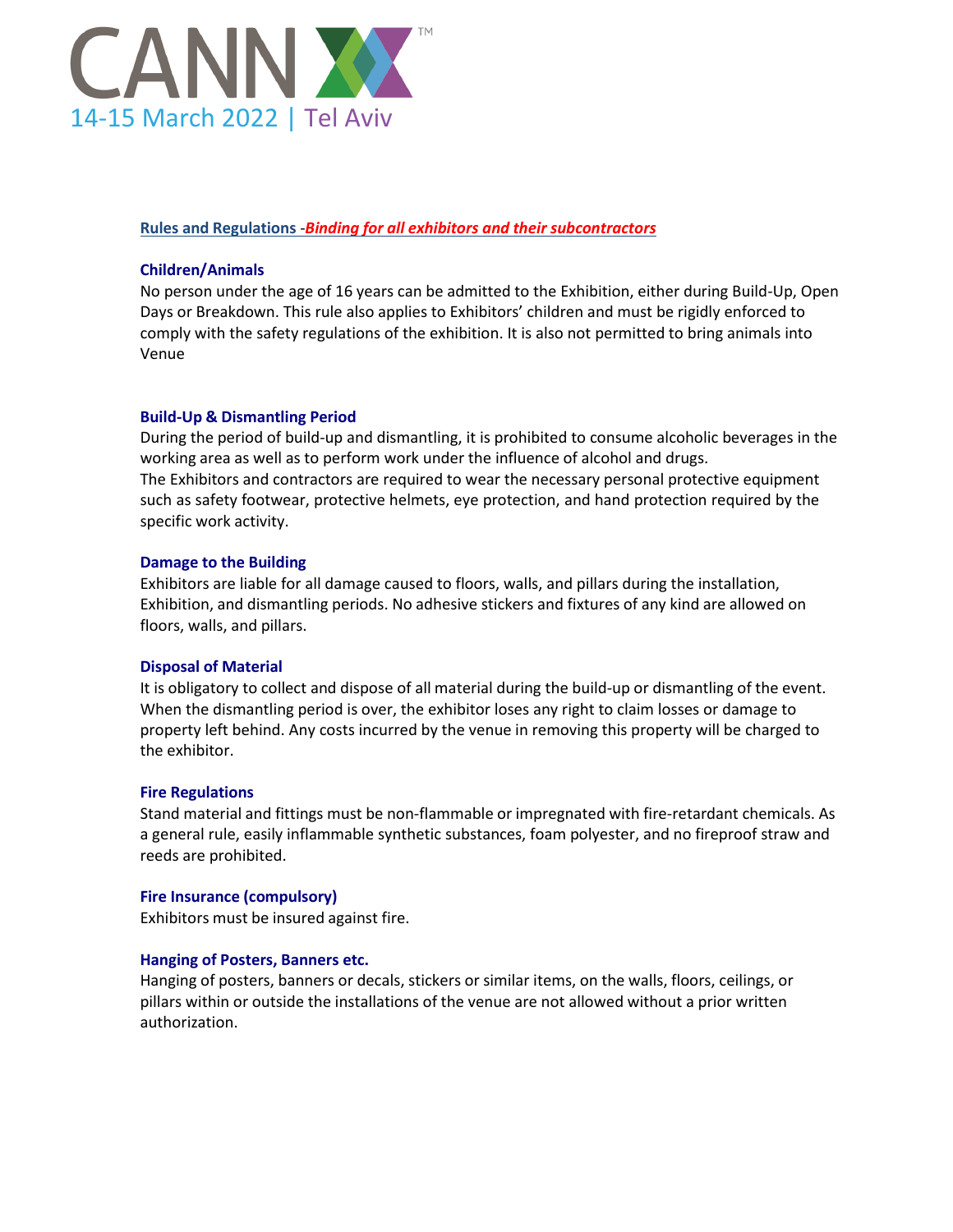

# **Health & Safety**

- It is the responsibility of the stand holder to ensure the health, safety and welfare of all employees, contractors and visitors as far as is reasonably practicable throughout the event.
- It is recommended that the stand holders appoint a supervisor for the stand, with the specific responsibility for ensuring the health & safety of their staff and stand builders. It is advisable that a Risk Assessment is completed for the stand and submitted to the Organizer.

# **Insurance (compulsory)**

While every reasonable precaution will be taken to protect the exhibitors' property while on display at the Exhibition, it must be clearly understood that the organizers, the management of the venue and the official contractors can accept NO liability for any loss or damage sustained. You are also responsible for insuring against any legal liability incurred with respect to injury or damage to property belonging to third parties. In addition to this, you should protect your expenditure against Abandonment and Cancellation or curtailment of the event due to reasons beyond our control.

#### **Liability**

Companies are responsible for all property damage as well as any loss or injury caused by their property, agents or employees. Companies will indemnify the organizers against all claims and expenses arising from any damages.

If for any reason whatsoever the Exhibition needs to be abandoned, postponed, or altered in any way, either in whole or part, or if the organizers find it necessary to change the dates of the Exhibition, the organizers shall not be liable for any expenditures, damages or loss incurred in connection with the Exhibition.

The organizers shall further not be liable for any loss which the Exhibition or Exhibition contractors may incur due to the intervention of any authority which prevents or restricts the use of the venue or any part thereof in any manner whatsoever.

#### **Promotional Activities**

All demonstrations or instructional activities must be confined to the limits of the Exhibition stand. Advertising material and signs may not be distributed or displayed outside the exhibitor's stands. Sound equipment must be regulated and directed into the stand so that it does not disturb neighboring exhibits.

Exhibition Management reserves the right to require the exhibitor to discontinue any activity, noise, or music that is deemed objectionable.

#### **Special Effects**

Special effects lighting, live music, smoke and laser projection may not be used in the stands. No permission will be given for projection in the aisles or on the walls of the hall. **Participation by exhibitors is dependent upon compliance with all rules, regulations and conditions stated herein.**

#### **Smoking Policy**

The EXPO Tel Aviv operates a NO SMOKING policy in ALL halls.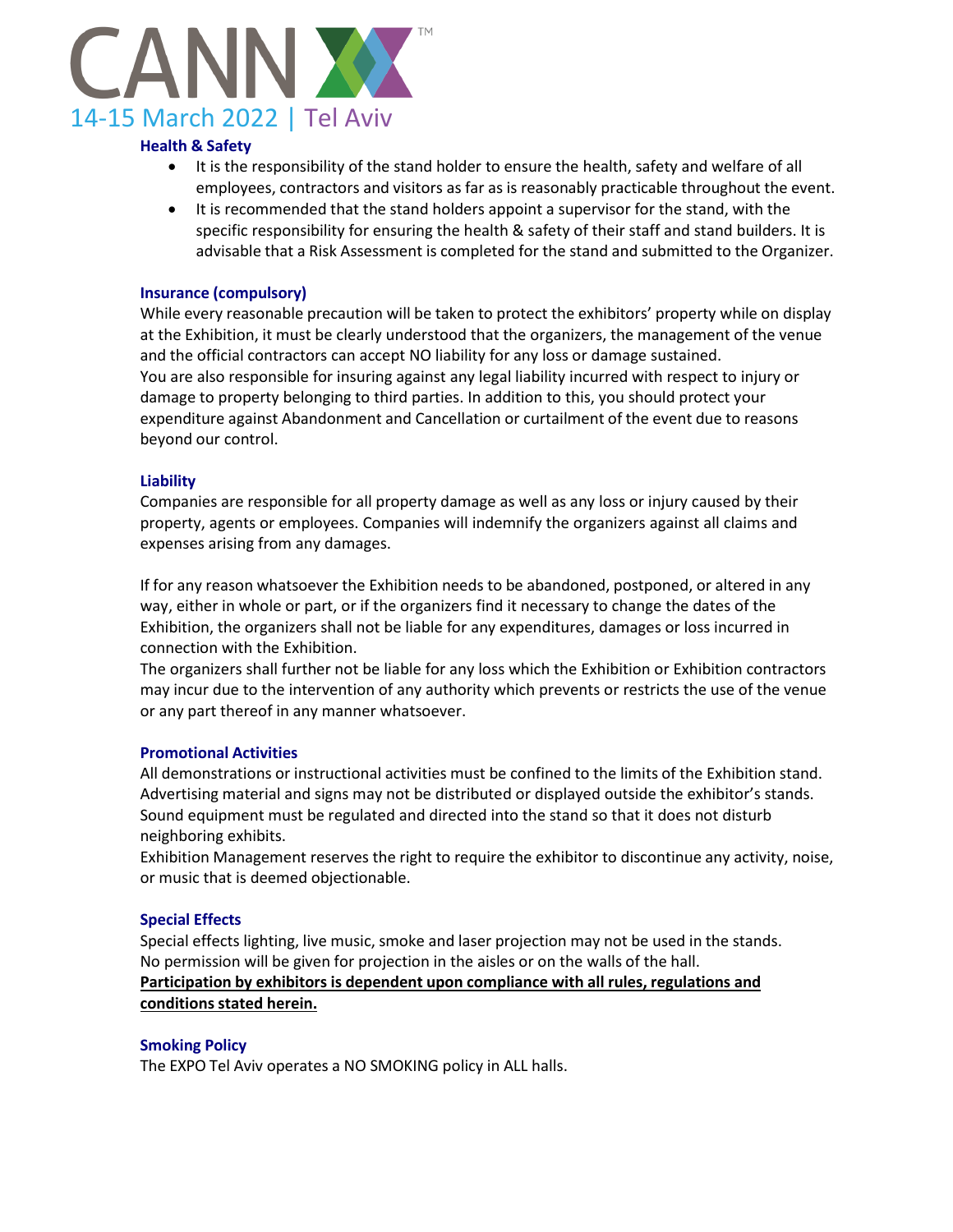

**Section 5: Official Contractors**

**Stand construction and fittings, furniture hire and signage and branding Sukonik Ltd, Israel** Contact: Avi sukonik Mobile: +972-50-2051060 Tel: +972-3-6830044 Fax: +972-3-5186554 Email: [office@sukonik.net](mailto:office@sukonik.net)

**Catalog and order form: [https://telaviv.cannx.org/wp](https://telaviv.cannx.org/wp-content/uploads/sites/141/2022/01/CANNX22_Sukonik_Services.pdf)[content/uploads/sites/141/2022/01/CANNX22\\_Sukonik\\_Services.pdf](https://telaviv.cannx.org/wp-content/uploads/sites/141/2022/01/CANNX22_Sukonik_Services.pdf)**

# **Audio-Visual Equipment**

**UltraRent** Contact: Ofer Serfaty Mobile: +972-522-800066 Email: [main@ultrarent.co.il](mailto:main@ultrarent.co.il) Optional equipment: Monitors, laptops, cables, technician. **AV Order Form:** [https://telaviv.cannx.org/wp-content/uploads/sites/141/2022/01/Cannx22\\_AV-Order-form.pdf](https://telaviv.cannx.org/wp-content/uploads/sites/141/2022/01/Cannx22_AV-Order-form.pdf)

# **Internet/Phones, Cleaning Services**

If you require any of the services mentioned above for your stand, please contact: Contact: Mrs. Hanna Safier Tel: +972 56 678 7820 Email: [hsafier@kenes.com](mailto:hsafier@kenes.com)

**Freight Handling & Customs Clearance Agent Merkur Expo Logistics GmbH** Contact: Mrs. Irit Sofer

 Mobile : +972 52 8890129 Email : [Irit.sofer@merkur-expo.com](mailto:Irit.sofer@merkur-expo.com)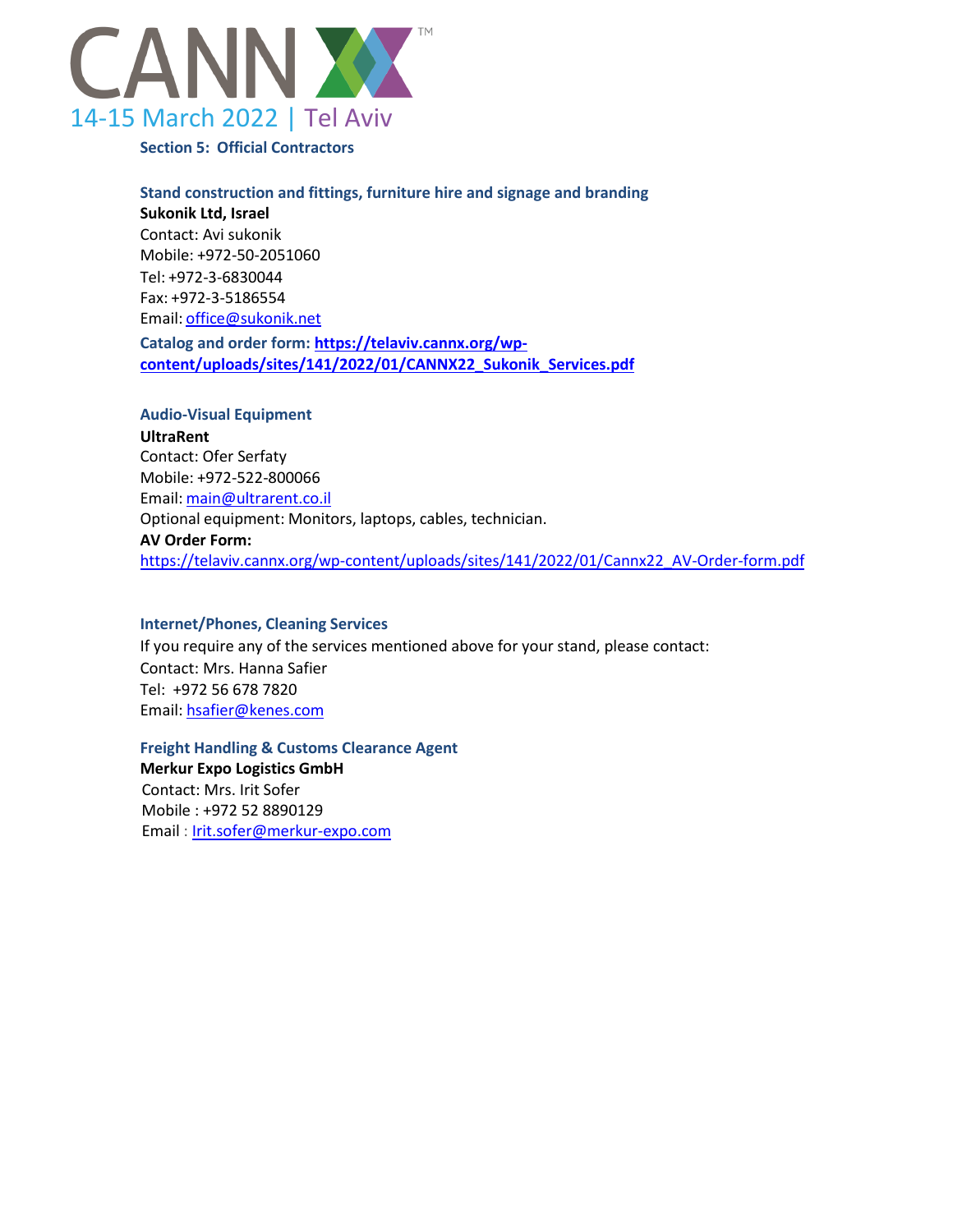

The following orders below are to be filled and submitted Via Kenes Exhibitor's Portal: [https://exhibitorportal.kenes.com](https://exhibitorportal.kenes.com/)

**Deadline: Tuesday, 1 March** 

- **Badges**
- **Fascia for Shell Scheme only exhibitors**
- **Stand design for space only exhibitors**
- **K-Lead- Lead Retrieval Wireless Barcode Reader and or Mini Scanner order**

If you require any additional services which do not appear in this manual, please contact: Mrs. Hanna Safier Exhibition Manager Tel: +972 54 678 7820 Email: [hsafier@kenes.com](mailto:hsafier@kenes.com)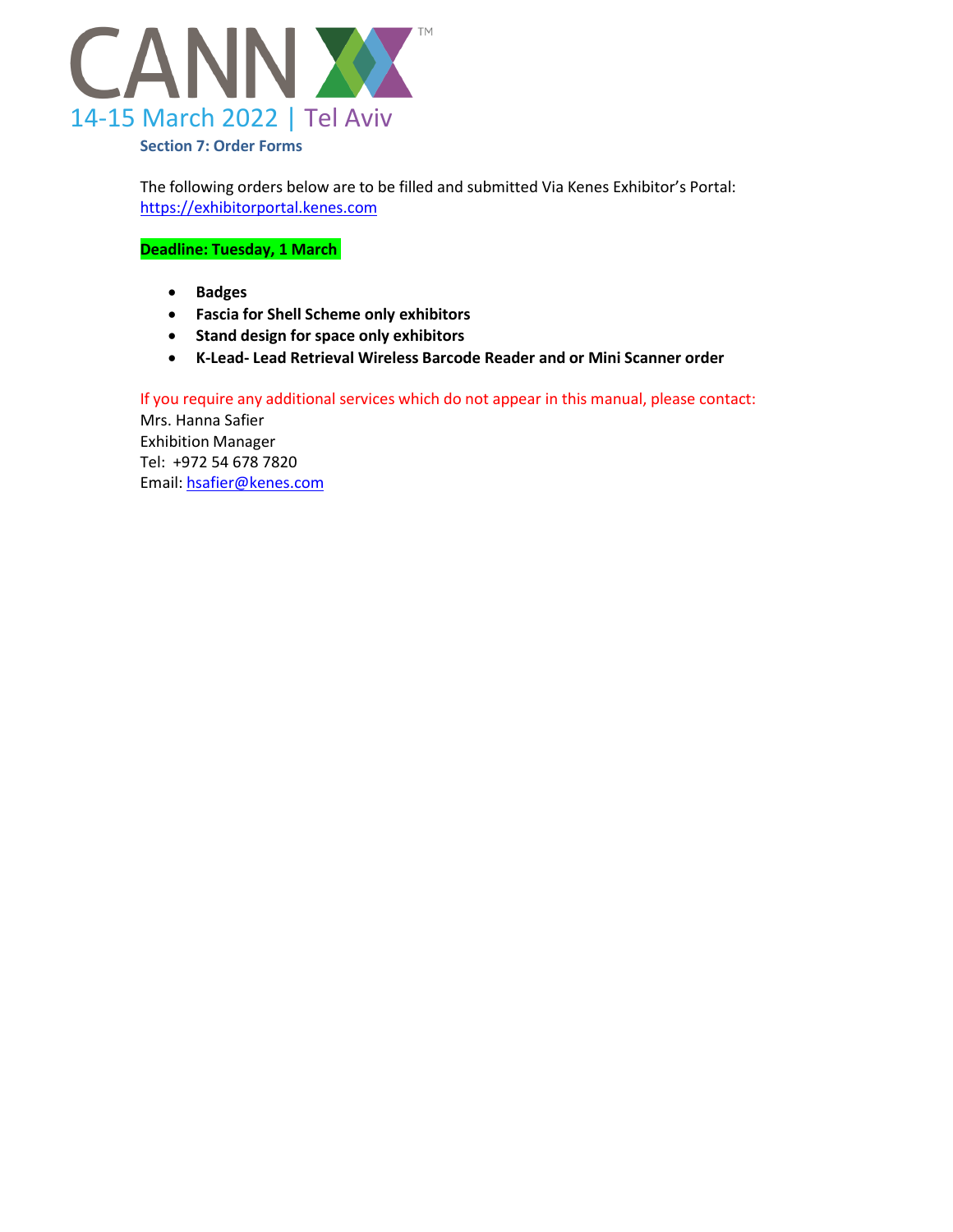

# EXPO Tel Aviv **–** Operational guidelines for work in the fairs area

For your convenience, we have prepared operational instructions for you to use the exhibition grounds:

1. Placing signs and flags inside the pavilions, on a scale and in the outer areas:

a. Placing weights throughout the lobby and boards shall be carried out on a buffer surface only. Do not dock buildings and signs for the pavilion infrastructure without the approval of the event manager and the safety engineer.

b. Customers and organizers wishing to place signs in front of the pavilion by holding infrastructure The pavilion will do so by means of steep construction that will be built independently by the organizer, and in coordination with the representatives of the EXPO at the coordination meeting. c. In any case, hanging will not be possible by drilling, iron wire, gapa, silicon and so on.

D. Hanging a flag along the fair will only be done at designated facilities. In the case of a combination Flags for existing pages (with permission only), the buffer should be placed between the top and the flag to avoid damage

On the page itself.

2. Construction in foreign areas (tents, signposts, registration stands, displays, buildings, etc.).

A. Any building, display, tent, buildings, etc. shall be approved in advance in the outside

areas

The relevant entity in the Operations Division.

B. Construction of any construction in the outer areas on the paving stones will be carried out on a porous surface.

c. Discharge and disposal of equipment in the external areas shall be carried out only by a manual surface and not by a tool

Motorized vehicle.